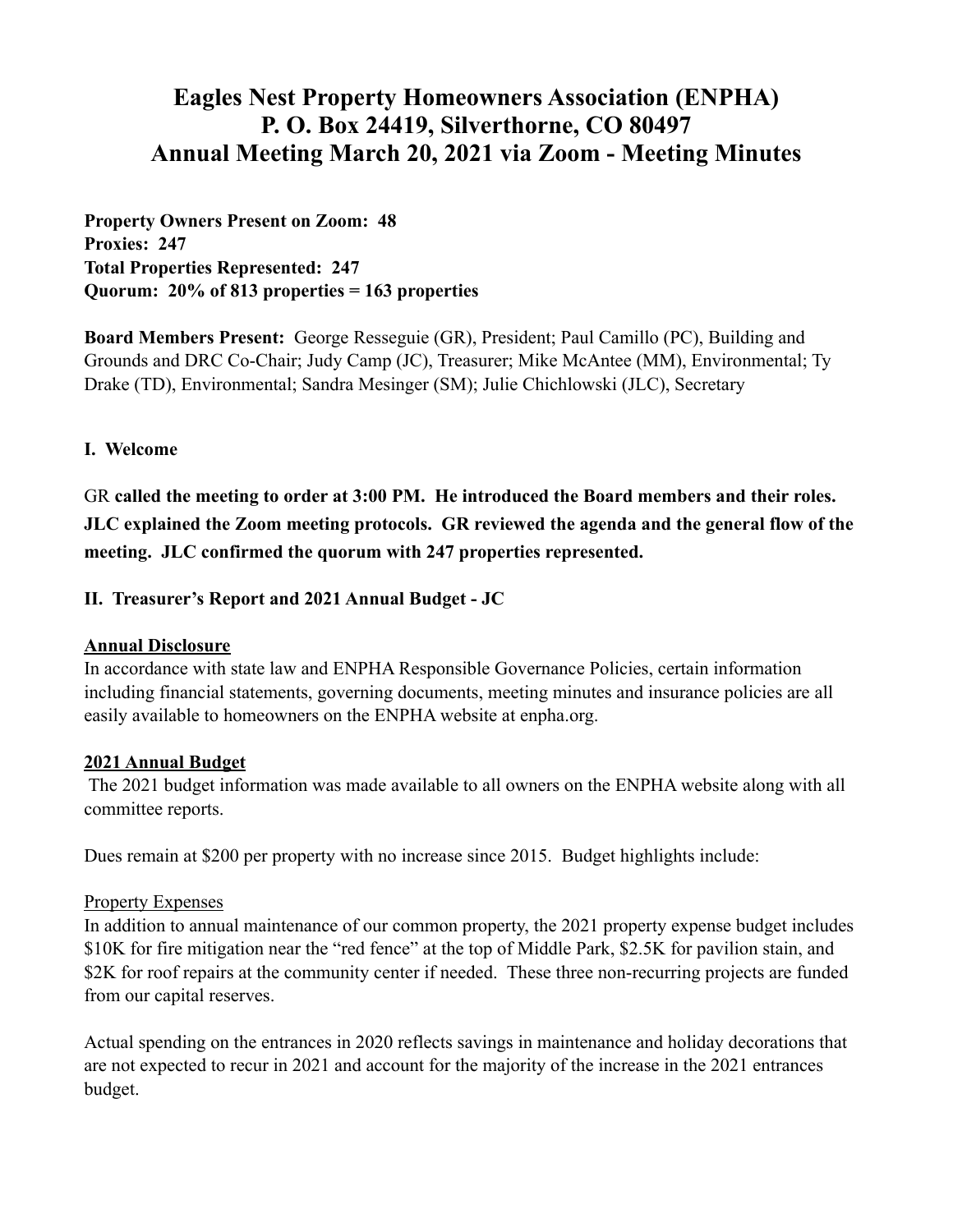Similarly, the community center building and grounds actual expense for 2020 reflects savings from the 9-month COVID closure with the 2021 budget based on an assumption we will be able to open the center in June.

## General and Administrative Expenses

The legal budget includes a \$10K placeholder to update the association by-laws, accounting for the increase in that line item.

The reduction in all other general and administrative expenses is due to a \$5.9K reduction of annual meeting costs offset by \$1.6 increase in other event events and meetings assuming COVID restrictions will be lifted in June and by inflationary increases in other accounts. The higher annual meeting costs in 2020 were a result of rescheduling due to COVID and having to send out meeting packets twice.

### Capital Budget

The ENPHA capital budget is funded from reserves and includes \$5K for a security system at the community center and \$4K to complete the water vault project at the South Golden Eagle entrance as required by the Town of Silverthorne.

### Reserve Fund

The Reserve Fund is projected to be \$276K at the end of 2021 including \$149K capital and deferred maintenance reserves; \$76K legal; \$36K operating contingency; \$12K insurance deductible; and \$3K noxious weed program.

## Design Review Committee

The DRC budget is based on thirteen new homes and eight modifications completing the process with design review fees generating \$53K. DRC budgeted costs total \$54K with the small deficit funded from operating reserves. Reserves at the end of 2021 are projected at \$45K.

## **Motion by JLC to affirm the 2021 Operating budget as presented. Second by GR. Motion approved.**

#### **III. Election of Directors - JLC**

The 2 candidates that received the most votes were Kathleen Branch and George Resseguie.

## **Motion by JLC to affirm the election results. Second by JC. Motion approved.**

#### **IV. Owners Comments and Questions**

Owners were invited to type their questions/comments into the chat feature on Zoom, or state verbally.

Comment: We LOVE the ZOOM meeting so we can attend. We are not full time residents.

Comment: Regarding the fire mitigation project at the Red Gate - Please let us know how we can help - 200 Middle Park Ct.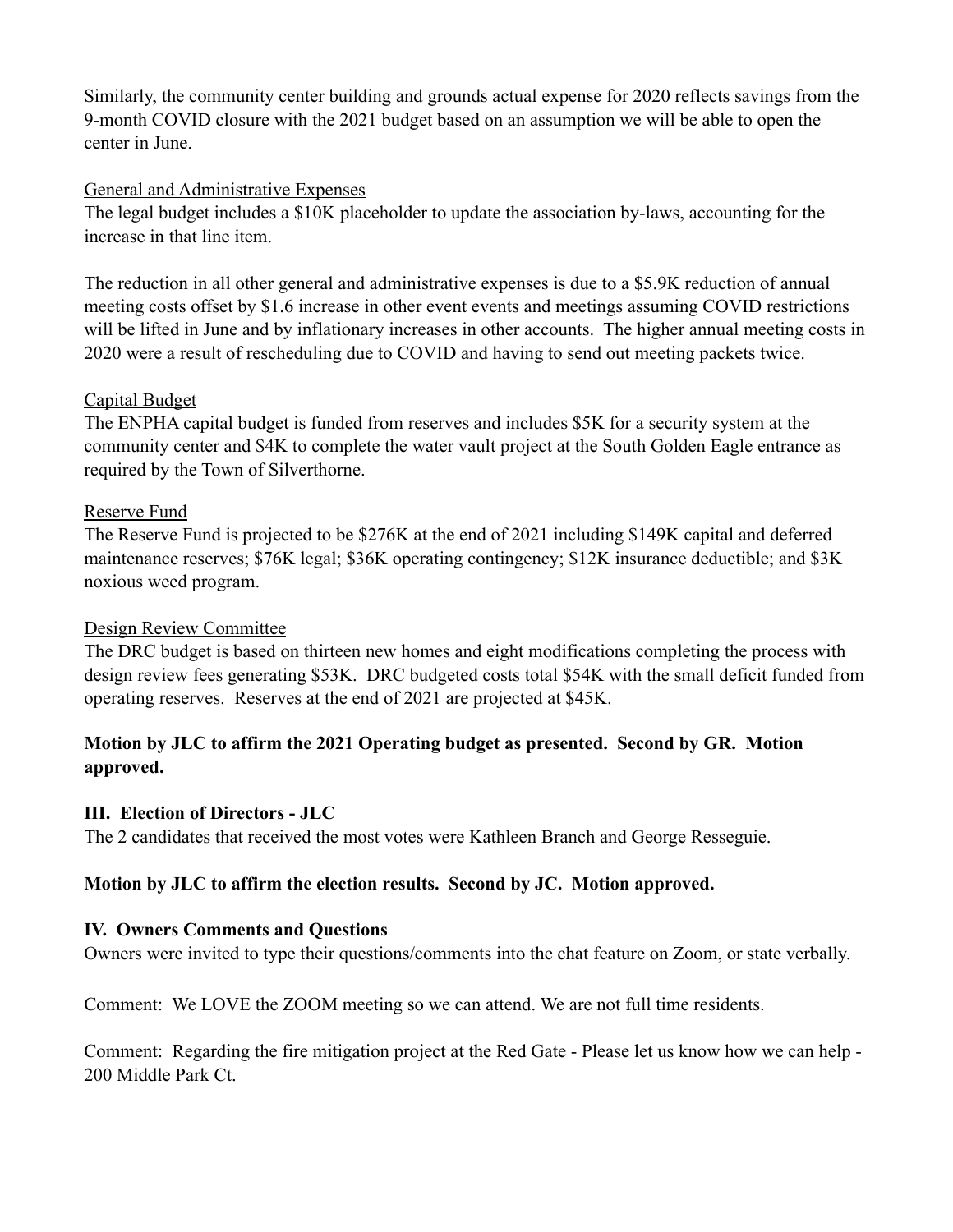Question: Is there money for the entrance of the north entrance? (clarified to mean the middle entrance by The Raven)

*Answer: There are capital reserves available if this project reaches the stage that funding is required. We are in the early stages of discussion with Escalante, the owner of the property.* 

Comment: Half of the lighting at that entrance is off

Question: Any movement on getting mailboxes?

Comments/Questions regarding possible locations of remote mail boxes:

 I think we can get creative about location Can you place boxes at each sub association? Why not put the boxes at the community center? Why don't we ask the USPO to deliver to the homes? Suggest contacting our congress person on funding. Why not at South Entrance? Why not install "clusters" of mail boxes throughout the neighborhood?

*Answer: GR to contact the Town of Silverthorne regarding future plans for the near-capacity Post Office and the possibility of remote mail boxes. Updates on this topic will be posted in the monthly Board meeting minutes on the website.*

Comment: From TD - At our last Forest Health Task Force meeting, Dan Schroeder announced that the chipping program will continue this year starting on June 15. There will only be one pick-up and Summit County expects to finish with chipping by mid-August. (Note: Please understand that June 15 is the start of the county-wide program. The start date for ENPHA has not yet been determined. Please do not put out slash piles more than 2 weeks prior to the ENPHA start date. Review the Summit county website for more information.)

Comment: From TD - Feedback from the users this year indicates that the Nordic program at the Raven was a success. We are optimistic that we will be able to continue this program next year.

## **Follow up items:**

- 1. Request clean up by contractors of construction debris on roads resulted in a flat tire
- 2. GR to contact TOS regarding mail boxes
- 3. Utility covers (Comcast, etc.) in disrepair, need attention

## **V. Recognition of Judy Camp**

Judy was recognized and thanked for her 6 years on the Board serving as Treasurer.

## **VI. Adjournment**

**Motion by Alvin Goldman to adjourn the meeting. Second by MM. Meeting adjourned by GR at 4:00 PM.**